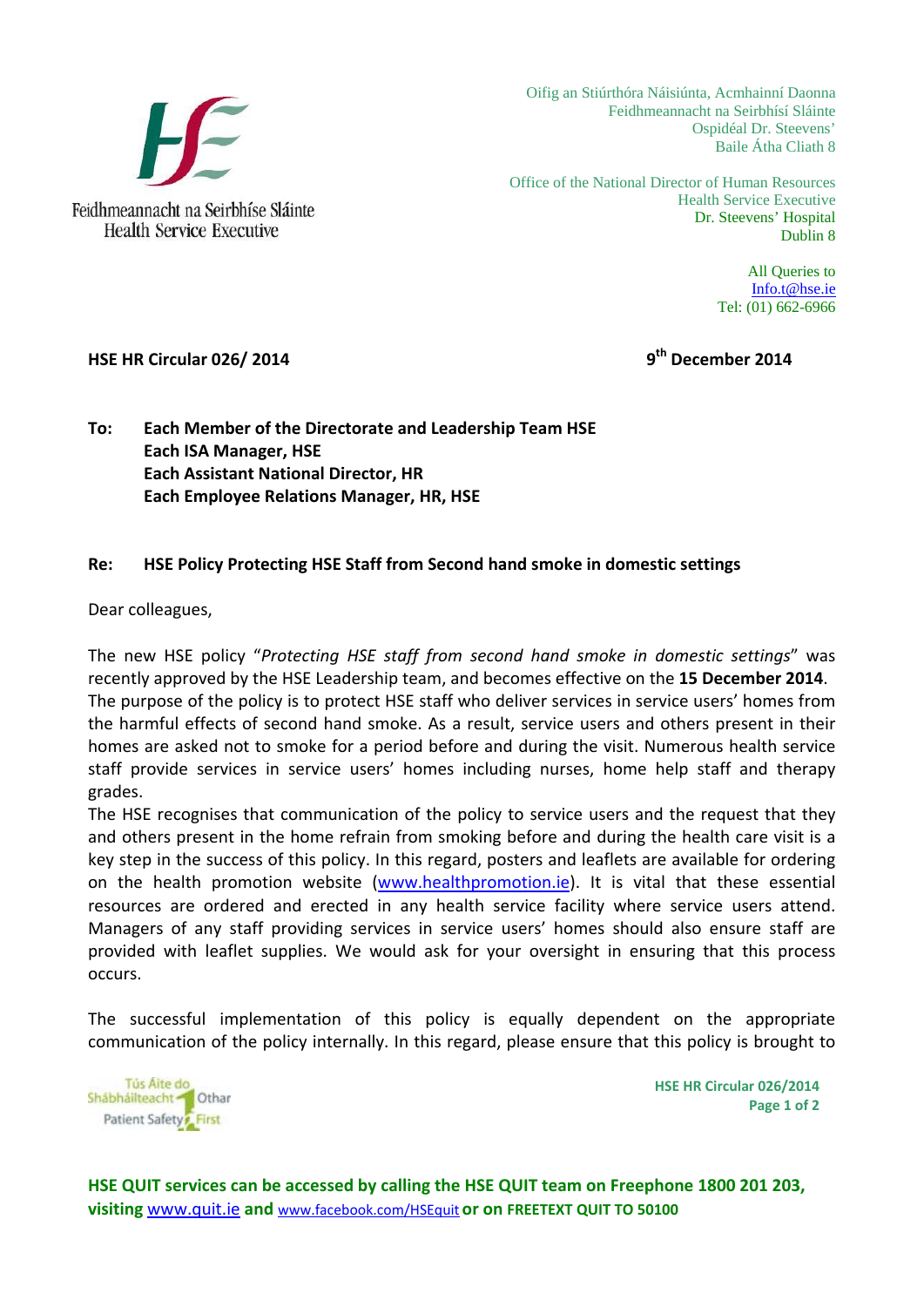the attention of all relevant staff in your area of responsibility who are involved in the provision of healthcare services in service users' homes. It is important that all staff and managers are aware of their responsibilities under this policy and that the policy is included in the induction of all new staff. Hard copies of the policy must be made available where electronic communication is not possible to individual staff members affected by this policy. Again, we ask for your oversight in ensuring that managers under your remit communicate this policy to all relevant staff.

The policy itself and number of resources have been developed and collated to support the implementation of the policy. These include risk assessment forms and template letters for managers to address non‐compliant service users. **These resources are/will be available on the toolkit address http://www.hse.ie/secondhandsmoke**

Individual employees who have a query on this policy should contact their local HR / Employee Relations Department. Queries in relation to this Circular from HR & Employee Relations Managers should be directed to HSE Employee Relations Advisory and Assurance Services, HSE HR Directorate, 63‐64 Adelaide Road, Dublin 2. Tel: 01 6626966; Email: info.t@hse.ie.

Yours sincerely,

**Ian Tegerdine National Director of Human Resources, HSE** 

Encl.



**HSE HR Circular 026/2014 Page 2 of 2**

**HSE QUIT services can be accessed by calling the HSE QUIT team on Freephone 1800 201 203, visiting** www.quit.ie **and** www.facebook.com/HSEquit **or on FREETEXT QUIT TO 50100**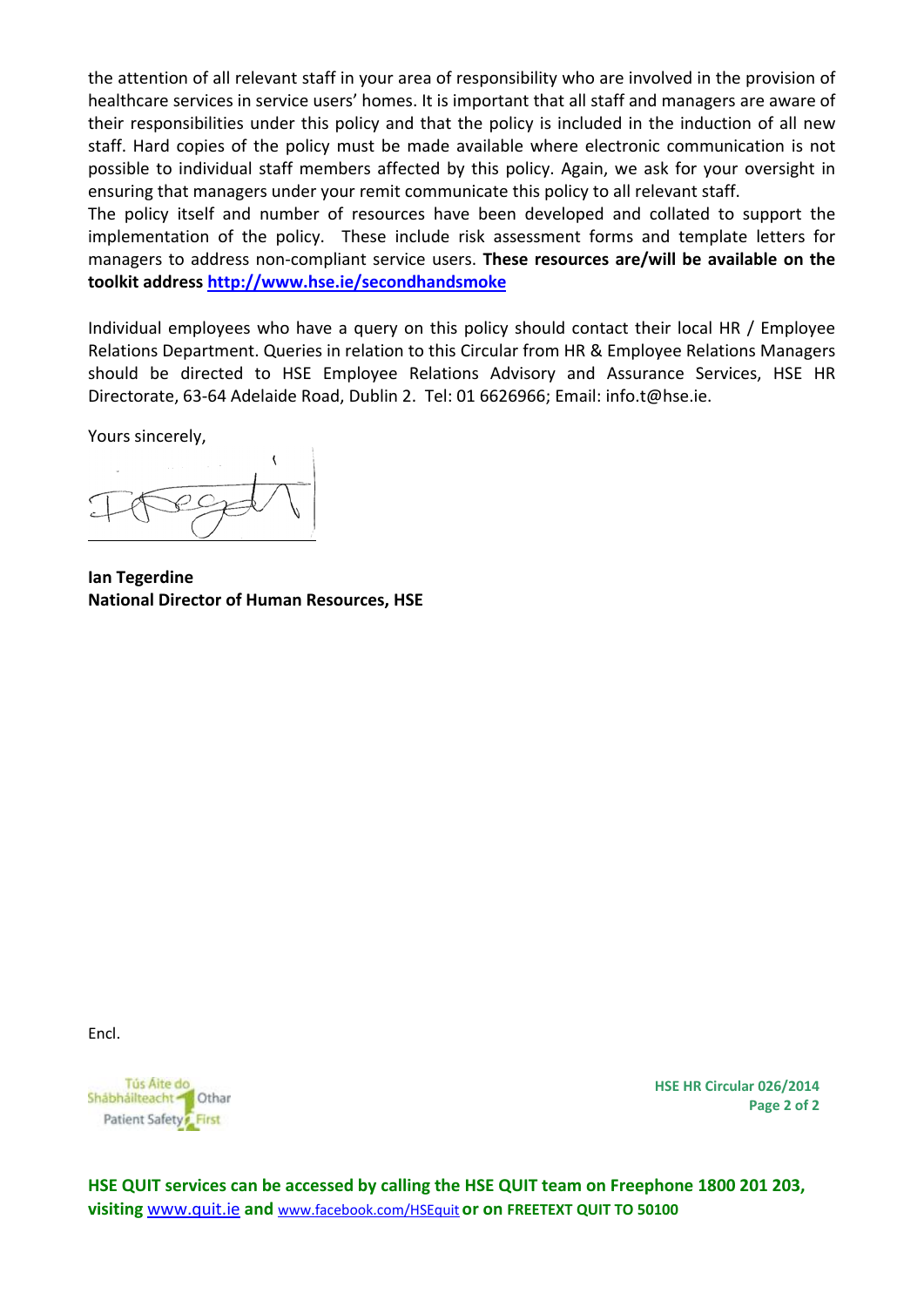

# **Protecting HSE Staff from Second-hand Smoke in Domestic Settings**

| Document<br>reference<br>number | <b>TCF002</b>  | Document<br>developed by               | Subgroup of the<br><b>Tobacco Control</b><br>Framework<br>Implementation<br>Group |
|---------------------------------|----------------|----------------------------------------|-----------------------------------------------------------------------------------|
| Revision number                 | n/a            | Document<br>approved by                | <b>NATIONAL HR TEAM</b>                                                           |
| Approval date                   | September 2014 | Responsibility for<br>implementation   | As defined within<br>the HSE<br><b>Corporate Safety</b><br>Statement              |
| Revision date                   |                | Responsibility for<br>review and audit | As defined within<br>the HSE<br><b>Corporate Safety</b><br>Statement              |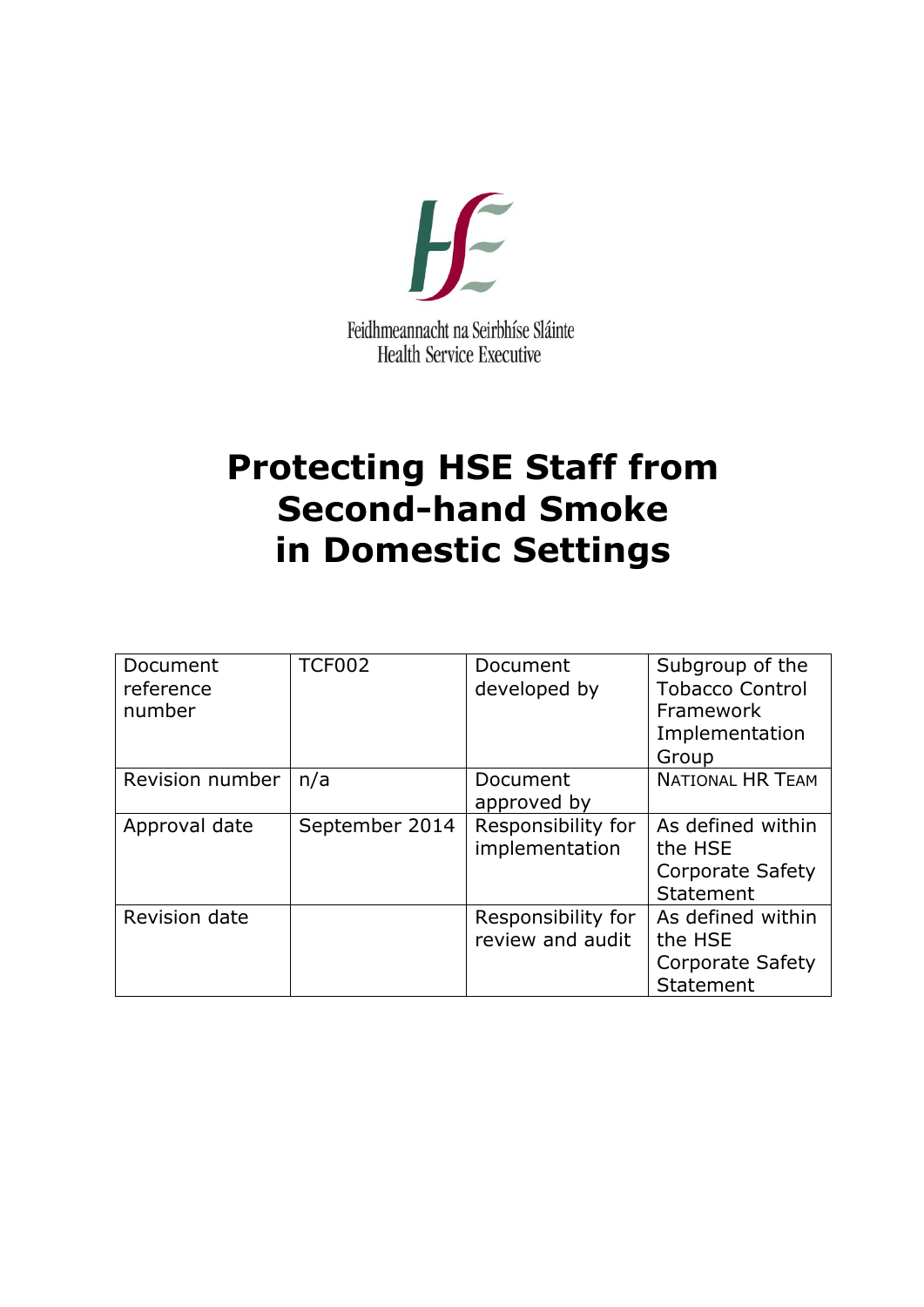### **Table of Contents Page**

|                | 1. Policy Statement                                    |                    |                                                                                                                                                                                                                        | 3                     |
|----------------|--------------------------------------------------------|--------------------|------------------------------------------------------------------------------------------------------------------------------------------------------------------------------------------------------------------------|-----------------------|
|                | 2. Purpose                                             |                    |                                                                                                                                                                                                                        | 3                     |
|                | 3. Scope                                               |                    |                                                                                                                                                                                                                        | 4                     |
|                |                                                        |                    | 4. Relevant Legislation/Policies                                                                                                                                                                                       | 4                     |
| 5.             | Glossary of Terms                                      |                    |                                                                                                                                                                                                                        | 5                     |
| 6.             |                                                        |                    | Organisational Roles and Responsibilities                                                                                                                                                                              | 6                     |
|                | 6.1<br>6.2<br>6.3<br>6.4<br>6.5                        |                    | Responsibilities of Employer<br>Responsibilities of Senior Managers<br>Responsibilities of Line Managers/Supervisors<br>Responsibilities of Employees<br>Co-operation from Service Users and their Families/Caregivers | 6<br>6<br>6<br>7<br>7 |
| $\overline{7}$ | Policy                                                 |                    |                                                                                                                                                                                                                        | 8                     |
|                | 7.1                                                    | <b>Home Visits</b> |                                                                                                                                                                                                                        | 8                     |
|                | 7.2                                                    | Care Plans         |                                                                                                                                                                                                                        | 9                     |
|                | 7.3<br><b>Organising Home Visits</b><br>9              |                    |                                                                                                                                                                                                                        |                       |
|                | Non-compliance with the Policy<br>7.4<br>10            |                    |                                                                                                                                                                                                                        |                       |
|                |                                                        |                    | 8. Implementation Plan                                                                                                                                                                                                 | 11                    |
|                | 9. Revision and Audit                                  |                    |                                                                                                                                                                                                                        | 12                    |
|                | 10. Appendices                                         |                    |                                                                                                                                                                                                                        |                       |
|                | Appendix 1                                             |                    | Smoke free information for people receiving home visits                                                                                                                                                                | 13                    |
|                | Appendix 2                                             |                    | HSE Risk Assessment Form                                                                                                                                                                                               | 14                    |
|                | Appendix 3                                             |                    | Smoke free Environment Flow Chart                                                                                                                                                                                      | 15                    |
|                | Appendix 4                                             |                    | <b>Supports for Quitting</b>                                                                                                                                                                                           | 16                    |
|                | Appendix 5:                                            |                    | Policy Development Group Membership                                                                                                                                                                                    | 17                    |
|                | Appendix 6                                             |                    | Peer Review of Policy                                                                                                                                                                                                  | 18                    |
|                | Key Stakeholders Review of Policy<br>Appendix 7:<br>19 |                    |                                                                                                                                                                                                                        |                       |
|                | Appendix 8:                                            |                    | Signature Sheets                                                                                                                                                                                                       | 20                    |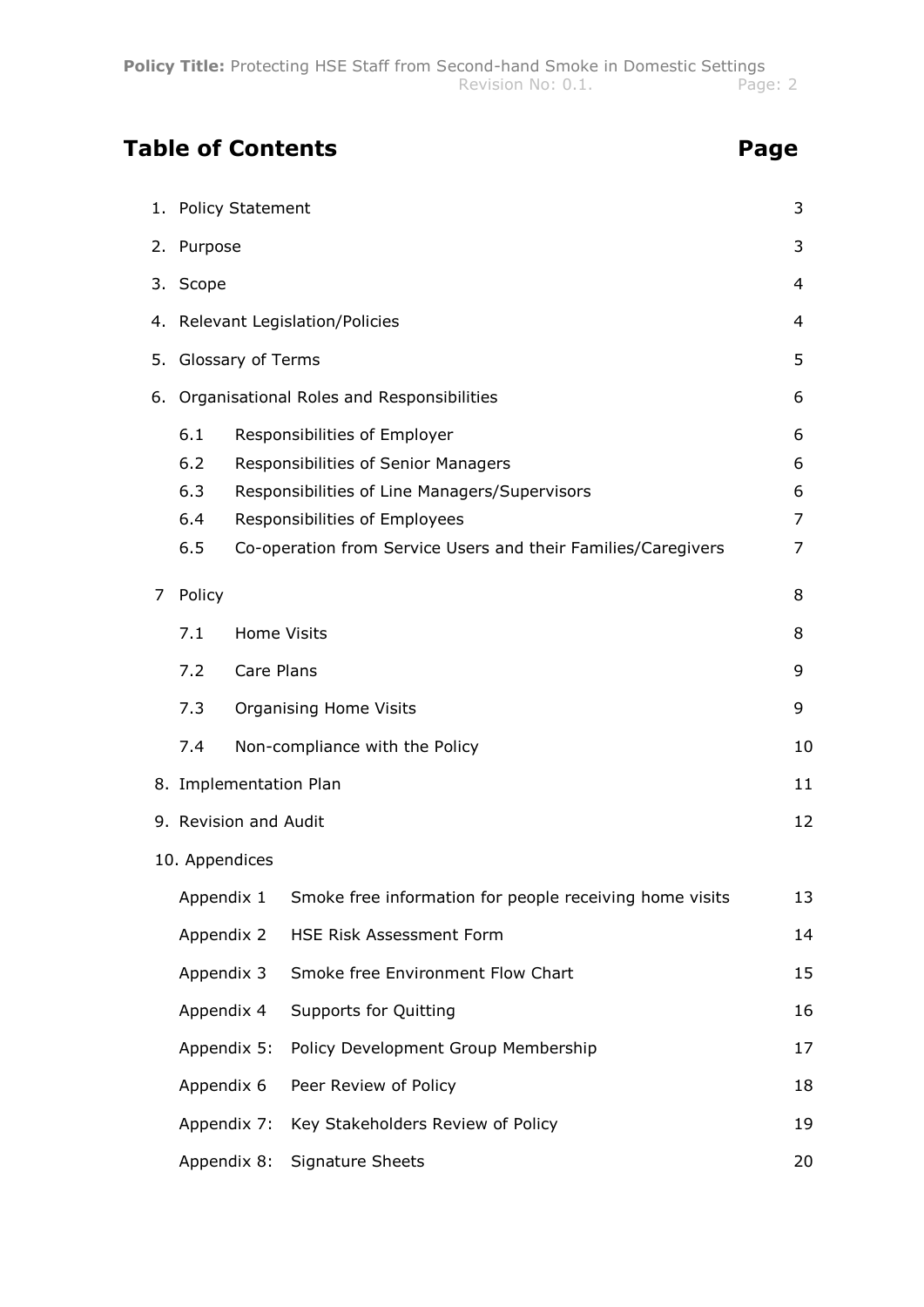### **1. Policy Statement**

- The HSE aims to effectively manage and reduce all risks to staff, service users and other persons who may be affected by its activities. The HSE recognises that some healthcare staff who provide services in a person"s home may be exposed to second-hand smoke (SHS) and its harmful effect, and is committed to reducing these risks as far as reasonably practicable.
- This policy aims to ensure that appropriate measures are in place to  $\bullet$ minimise this risk, and that guidance is given to managers, staff and service users on their roles in this policy. The HSE seeks to protect its staff from second-hand smoke when they undertake a home visit.
- This policy also gives effect to a commitment within the HSE"s Tobacco  $\bullet$ Control Framework to protect staff entering domestic settings from the effects of second-hand smoke.

### **2. Purpose**

- Second-hand smoke is a proven health hazard and a cause of lung cancer and coronary heart disease in adult non-smokers; people suffering from respiratory disorders and heart diseases are at particular risk from the effects of second-hand smoke. Some HSE staff who provide healthcare services in a domestic setting (e.g. Nurses, Health and Social Care Professionals, Home Helps) may find themselves exposed to SHS and feel uncomfortable raising the matter with the service user. This policy ensures that the issue of exposure of staff to second-hand smoke is appropriately addressed by their employer.
- $\bullet$ The HSE as an employer has a duty of care under the Safety, Health and Welfare at Work Act 2005 to provide a safe working environment for its employees, and for others affected by its activities. This extends as far as is reasonably practicable to service users' homes when HSE services are delivered in domestic settings. Section 47 of the Public Health (Tobacco) Act 2002, as amended prohibits smoking in the workplace; however it does not apply to people"s homes, and employers must rely on the understanding and goodwill of the service user.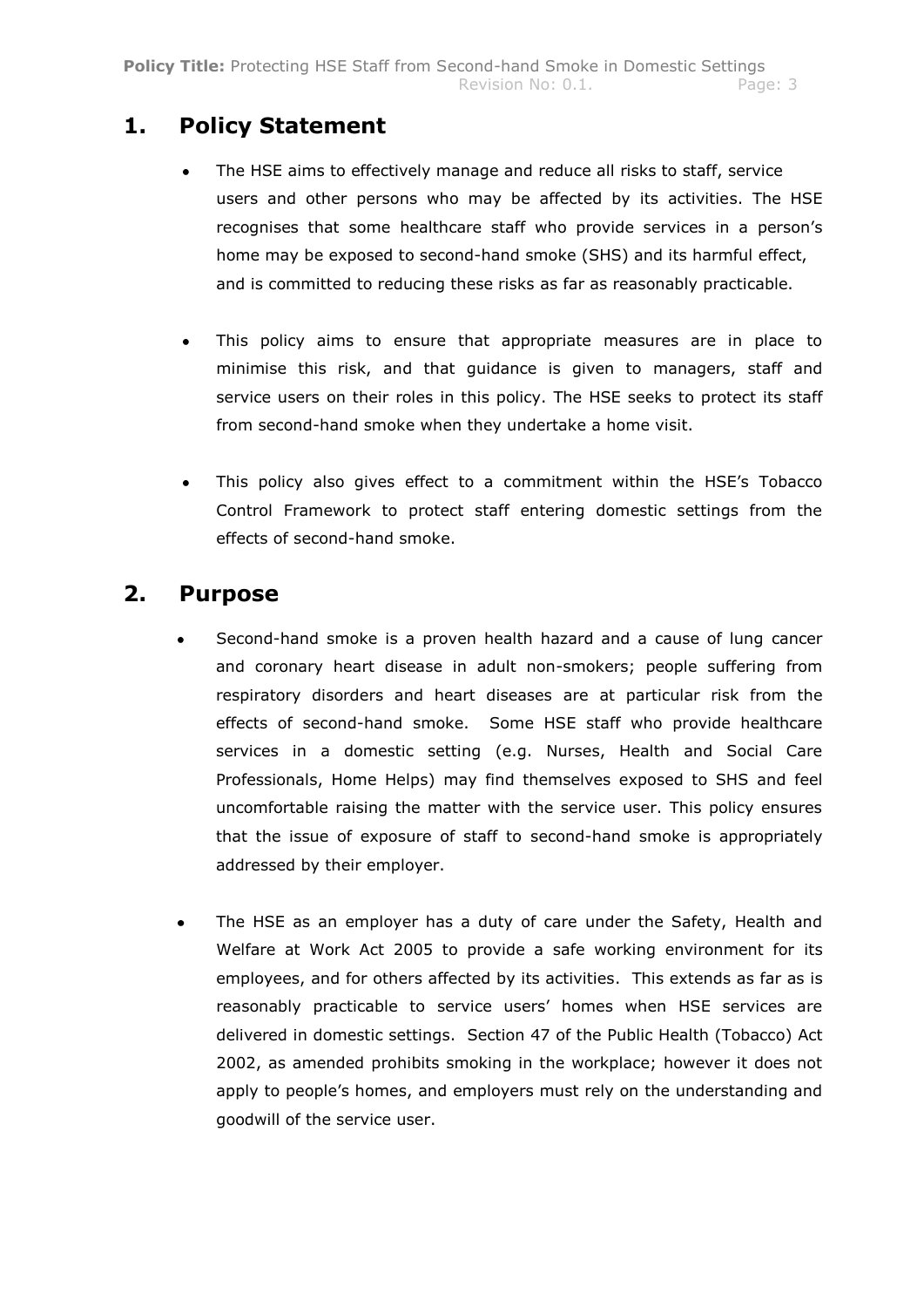- As the national body responsible for health promotion, health protection and prevention of illnesses and disease, the HSE is deeply concerned about the harmful effects of tobacco use and has developed the Tobacco Control Framework (2010) to inform HSE policy and provide a coherent national response to tobacco use. The development of this policy "Protecting HSE Staff from Second-hand Smoke in Domestic Settings' is an agreed action under the Tobacco Control Framework with the key objective of protecting staff from the harmful effects of SHS in such circumstances.
- The principle purpose of this policy is to:
	- $\triangleright$  outline the HSE's commitment to reducing the risks posed by SHS to staff who provide health services in a domestic setting;
	- $\triangleright$  provide quidance to staff and their managers on their role in the policy;
	- $\triangleright$  provide guidance to service users on their role in the policy.
- Any employee who is concerned about their exposure to second-hand smoke should inform their line manager.

### **3. Scope**

3.1 This policy applies to all HSE staff who provide healthcare services in a domestic setting. This includes a variety of staff – nurses (general, midwives, palliative care, mental health and public health), health and social care professionals (e.g. social workers, occupational therapists, physiotherapists, dieticians) medical (e.g. Area Medical Officers, Public Health Doctors) and home help staff. The policy also applies to agency-employed healthcare staff who provide services in a person"s home under the supervision and control of HSE line management.

### **4. Relevant Legislation/Policies**

Safety Health and Welfare at Work Act, 2005

Safety, Health and Welfare at Work (Chemical Agents) Regulations 2001

2011 Code of Practice for the Safety, Health and Welfare at Work (Chemical Agents) Regulations 2001 S.I 619 of 2001

Public Health (Tobacco) Act 2002, as amended

HSE Tobacco Free Campus Policy (2012)

HSE Corporate Safety Statement (2014)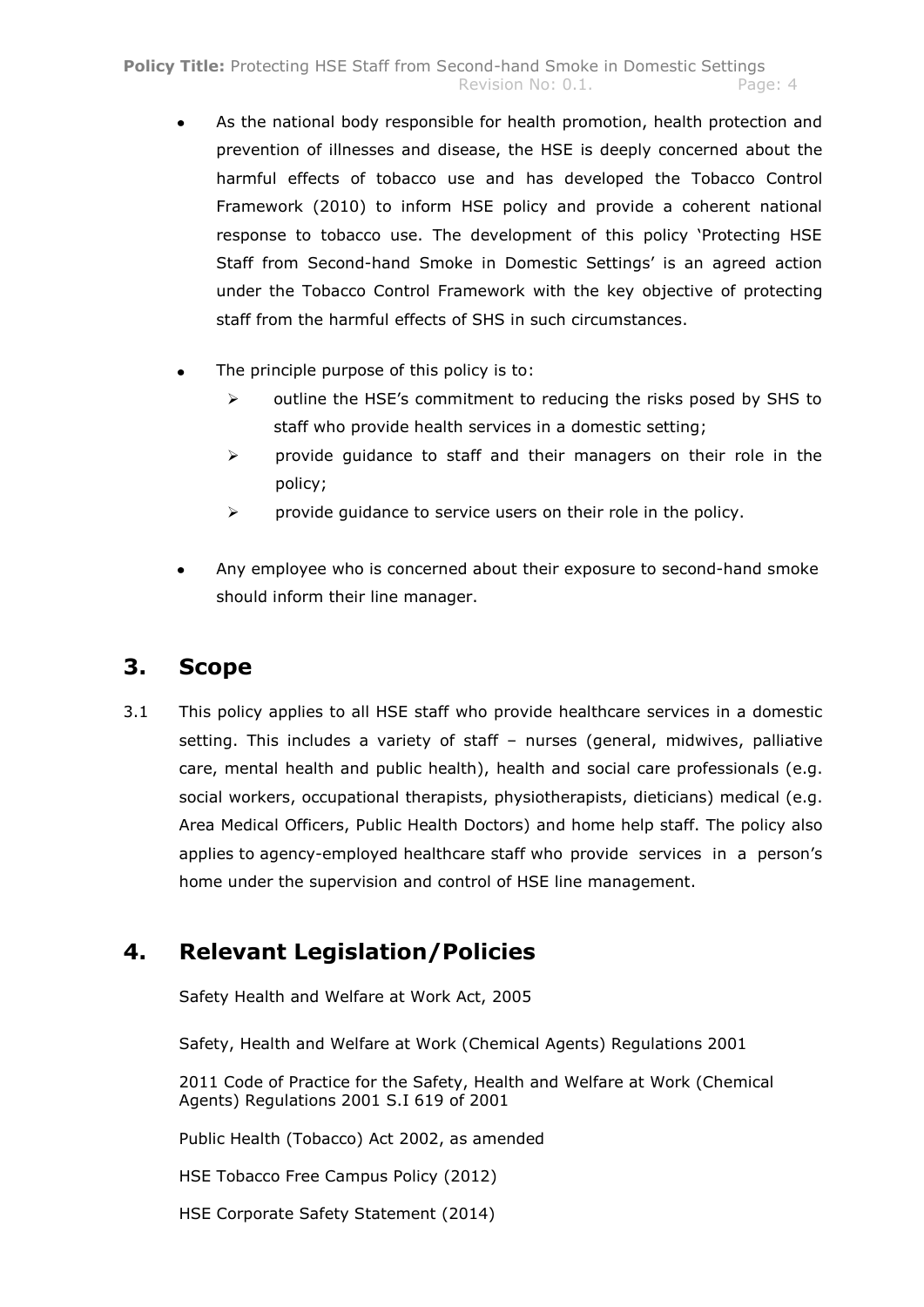HSE Risk Assessment Guidance Tool for Environmental Tobacco Smoke (2009)

HSE Risk Assessment Tool and Guidance (June 2008)

HSE Incident Management Policy and Procedure (2008)

HSE Policy for Lone Working (2012)

HSE Tobacco Control Framework (2010)

### **5. Glossary of Terms**

#### **Second-hand smoke:**

Second-hand smoke is a mixture of gases and fine particles that includes:

- Smoke from a burning cigarette, cigar, or pipe tip
- Smoke that has been exhaled by the person or people smoking and
- More than 7,000 chemicals including hundreds that are toxic and about 70 that can cause cancer.

#### *There is no safe level of exposure to second-hand smoke.*

*(Second -hand Smoke The Facts: Centres for Disease Control and Prevention)*

Second-hand smoke causes serious and fatal diseases. These include lung cancer, heart disease and respiratory problems in adults and children. It also aggravates illnesses such as asthma and chronic bronchitis. People suffering from respiratory disorders and heart diseases are at particular risk. SHS increases the risk of coronary heart disease among non-smokers by 25-30%. Other ill effects include sore eyes, nose and throat; coughs and sneezes; bronchitis, pneumonia and other respiratory problems; headaches, dizziness and nausea.

(*Second-hand Smoke The Facts*: Office of Tobacco Control, 2004).

**Risk Assessment:** Risk assessment is the process of evaluating and ranking the risks to safety, health and welfare at work arising from the identification of hazards in the workplace. It involves estimating the magnitude of risk and deciding the best possible protective and preventative (control) measures to reduce the risk as low as possible so as to prevent harm.

(*HSE Risk Assessment Tool and Guidance* HSE, 2008).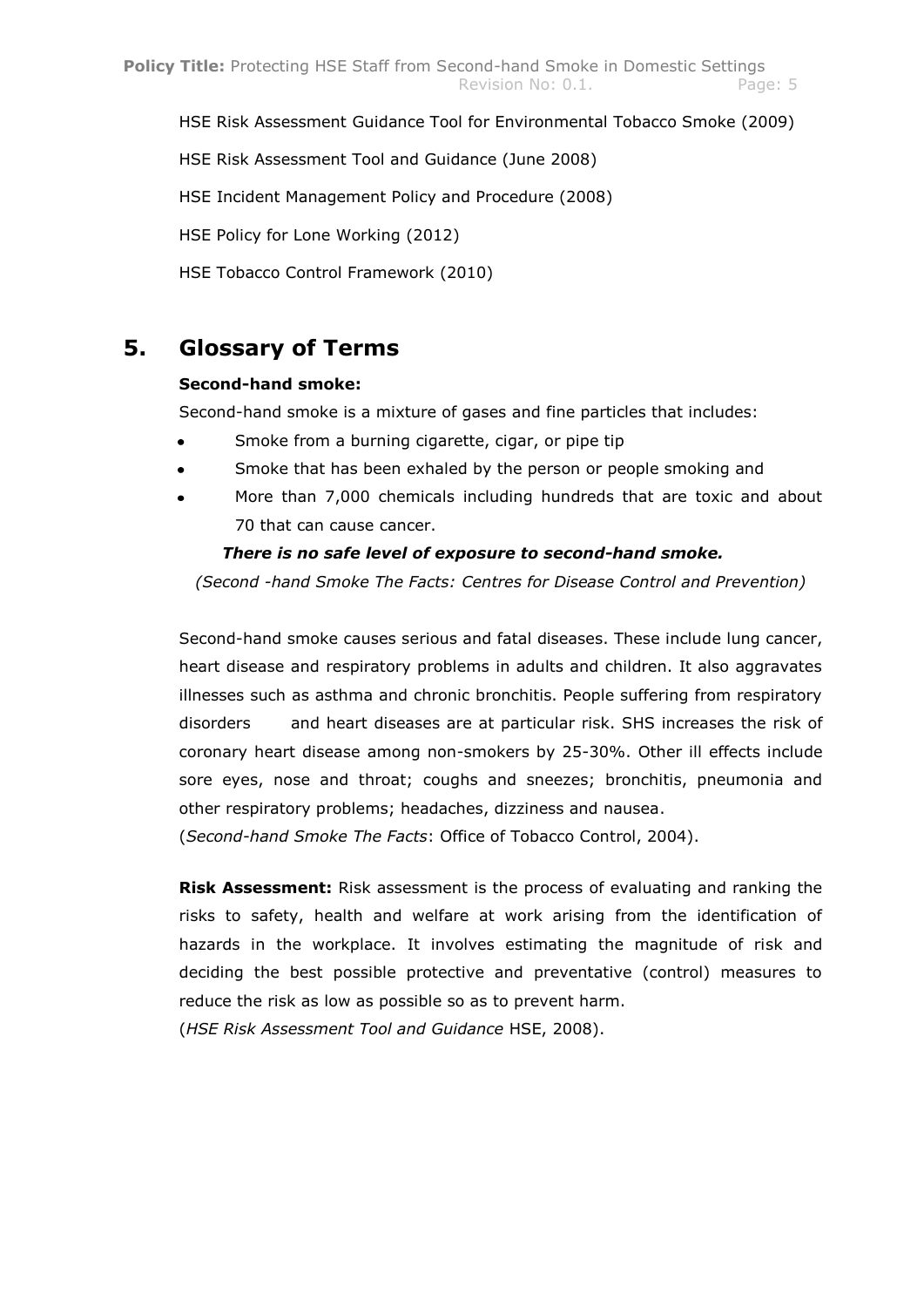### **6. Organisational Roles and Responsibilities**

### **6.1 Responsibilities of Employer**

- Under Section 8 of the Safety, Health and Welfare at Work Act 2005, every employer shall ensure, so far as is reasonably practicable, the health, safety and welfare at work of his or her employees. Under Section 12 of the Act, every employer shall manage and conduct his or her undertaking in such a way as to ensure, so far as is reasonably practicable, that in the course of the work being carried on, individuals at the place of work (not being his or her employees) are not exposed to risks to their safety, health or welfare.
- The HSE Corporate Safety Statement (2014) outlines the Director  $\bullet$ General"s commitment to safety, health and welfare at work for staff and all those who are affected by the activities of the HSE.

### **6.2 Responsibilities of Senior Managers (e.g. National Directors/Area Managers/ General Managers/Hospital General Managers etc)**

- Promote and support the aim and objective of the policy.
- Ensure appropriate measures are in place to govern, communicate and implement the policy.
- $\bullet$ Give explicit senior management support to enable staff entering domestic settings to carry out their duties in a smoke free environment.

### **6.3 Responsibilities of Line Managers/Supervisors (e.g. Directors of Nursing/Assistant Directors of Nursing/Health and Social Care Professional Managers/Home Help Coordinators/Case Managers etc)**

- Widely publicise the policy. Explain to staff that the HSE seeks to protect its employees from second-hand smoke when they undertake a home visit. Provide all staff with this policy at induction and ensure existing staff are made aware of it.
- Proactively engage with staff to identify and discuss service users where  $\bullet$ compliance may present challenges.
- Provide guidance and support to staff on how to address the policy with  $\bullet$ service users, their families or guests and include the policy for discussion during staff induction days.
- Increase staff knowledge about the dangers of exposure to second-hand  $\bullet$ smoke.
- Address and document smoking status in care plans Promote and facilitate  $\bullet$ staff attendance at relevant training such as Brief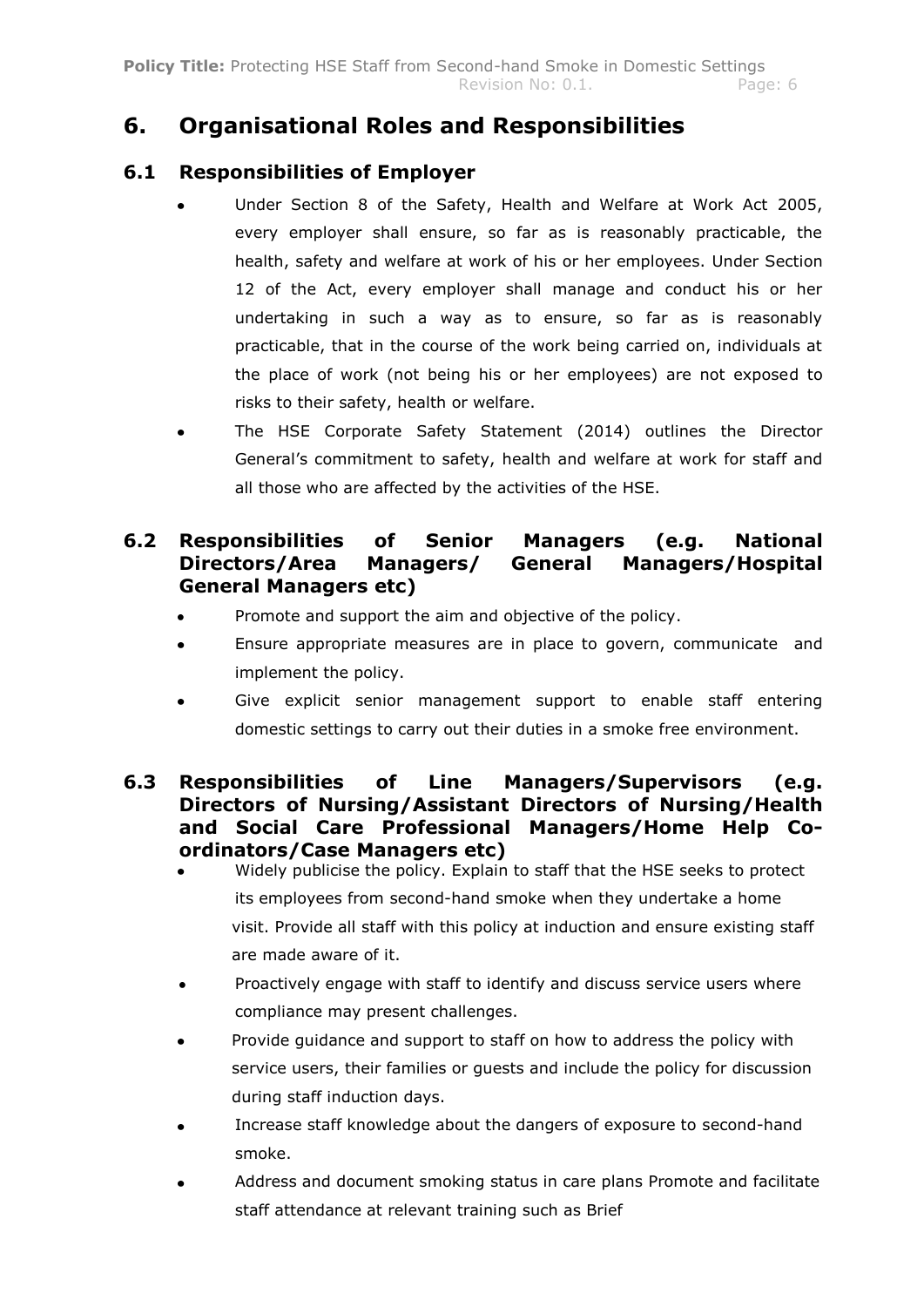Interventions for Smoking Cessation, conducting risk assessments, and managing aggression and violence

- Be responsive to staff who raise the issue of their exposure to second- $\bullet$ hand smoke.
- Ensure that appropriate support is provided to staff to deal with non- $\bullet$ compliance with the policy by service users (e.g. conducting risk assessments, communicating with service users who do not co-operate).
- Promote and monitor use of incident reporting tools to document  $\blacksquare$ incidences of non-compliance by service users, and the conduction of risk assessments on exposure to SHS.

### **6.4 Responsibilities of Employees**

Employees have responsibility under Section 13 of the Safety, Health and Welfare at Work Act 2005 to take care of their own safety, health and welfare and to cooperate with the employer (i.e. the HSE) in discharging its duties. In this context, they are responsible for:

- Facilitating and supporting the implementation of the policy.  $\bullet$
- Informing service users of the policy and the co-operation required from  $\bullet$ them.
- Addressing and documenting smoking status in care plans (if appropriate)
- Informing the line manager if exposed to second-hand smoke when  $\bullet$ visiting a service user
- Completing a local incident report form where the service user will not co- $\bullet$ operate with the request not to smoke.
- Co-operating with the line manager in terms of addressing the non- $\bullet$ compliance with the policy by service user (e.g. risk assessment, consideration of alternative care provision).

### *Employees are not permitted to smoke when providing HSE services in a service user's home.*

### **6.5 Co-operation from Service Users and their Families/Caregivers**

Service users and other individuals present in the home are expected to comply with the HSE"s policy and help the HSE to protect its staff from second-hand smoke when they undertake a home visit. They should be aware that the visiting staff member may leave if they do not comply with this policy. In situations where the service user has a cognitive impairment or exhibits challenging behaviour, broader co-operation from the family may be particularly important in supporting compliance with the smoke free policy. The HSE has produced a leaflet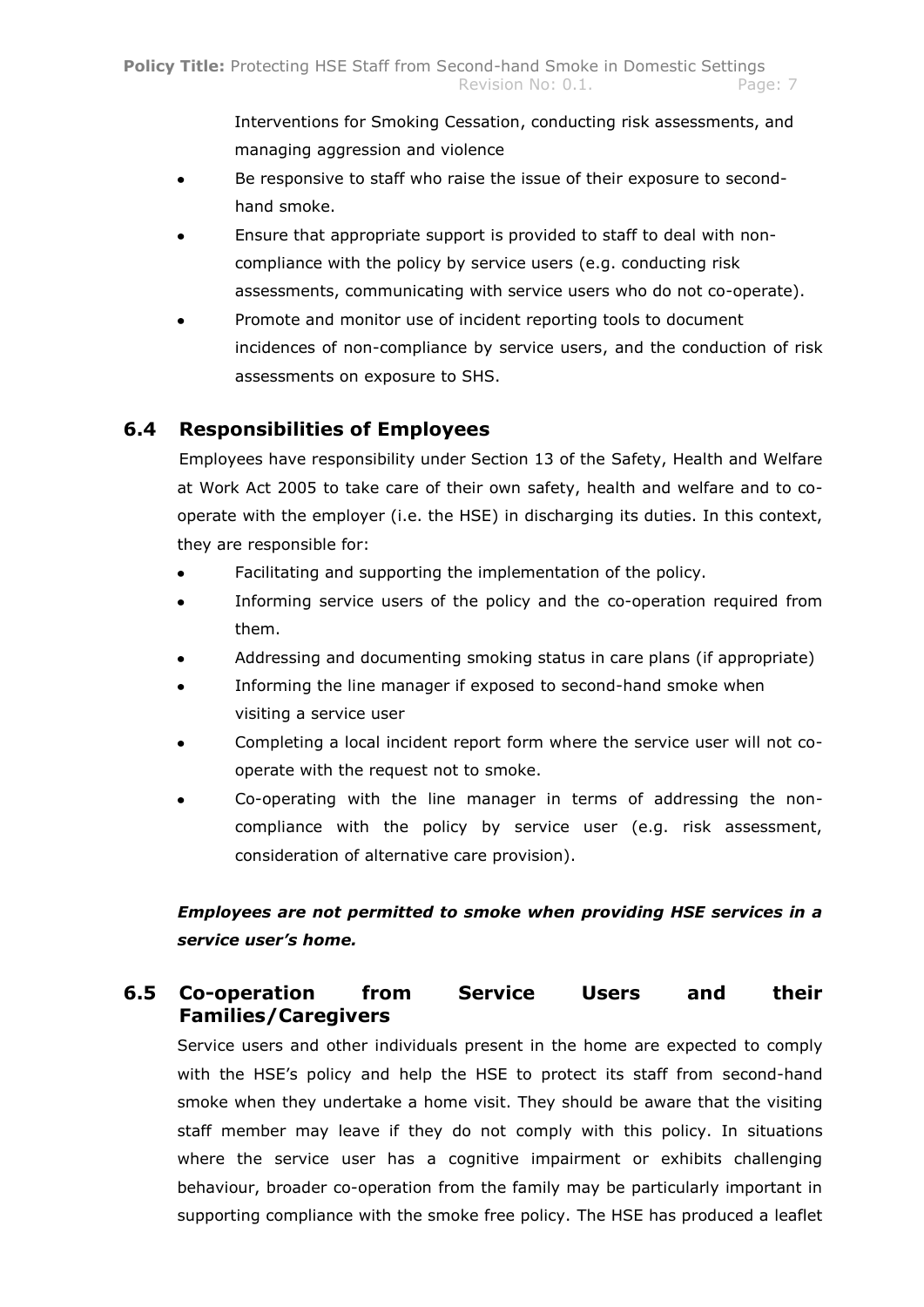for service users which contains information about the policy and the co-operation required from them (Appendix 1 Smoke Free Information for People Receiving Home Visits includes the wording of same).

## **7. Policy**

### **7.1 Home Visits**

When working in a service user"s home, employers and employees rely on the understanding and goodwill of the service user. Usually most service users will value the member of staff visiting them and comply with a request to switch off the television, or remove animals from the room. A request not to smoke should be seen in the same way.

Outlined below is the information to be provided to the service user and the cooperation required for them under this policy.

- The service user should help protect the health of staff by not smoking an hour before the visit in the area where staff will be working. The service user should not smoke during the visit.
- Others in the house should not smoke prior to or during the visit in the  $\bullet$ area where staff will be working.
- The area for the visit should be fully ventilated if smoking has taken place – windows and doors should be opened if possible.
- The service user should be made aware that deciding whether to conduct or continue a visit where there is a smoky environment is at the discretion of the healthcare employee, taking into account the need to protect their own safety, health and welfare.
- $\bullet$ The service user should be made aware that an alternative venue may be necessary for the visit if they do not co-operate with the request for a smoke free environment, or that in exceptional circumstances, the service may be withdrawn.

### **7.2 Care Plans**

The Care Plans of service users (e.g. individuals to receive home help/home care supports) should address and document the smoking status of the new service user and potential exposure to second-hand smoke in their home. The requirement for a smoke free environment should be brought to the service user"s attention from the outset.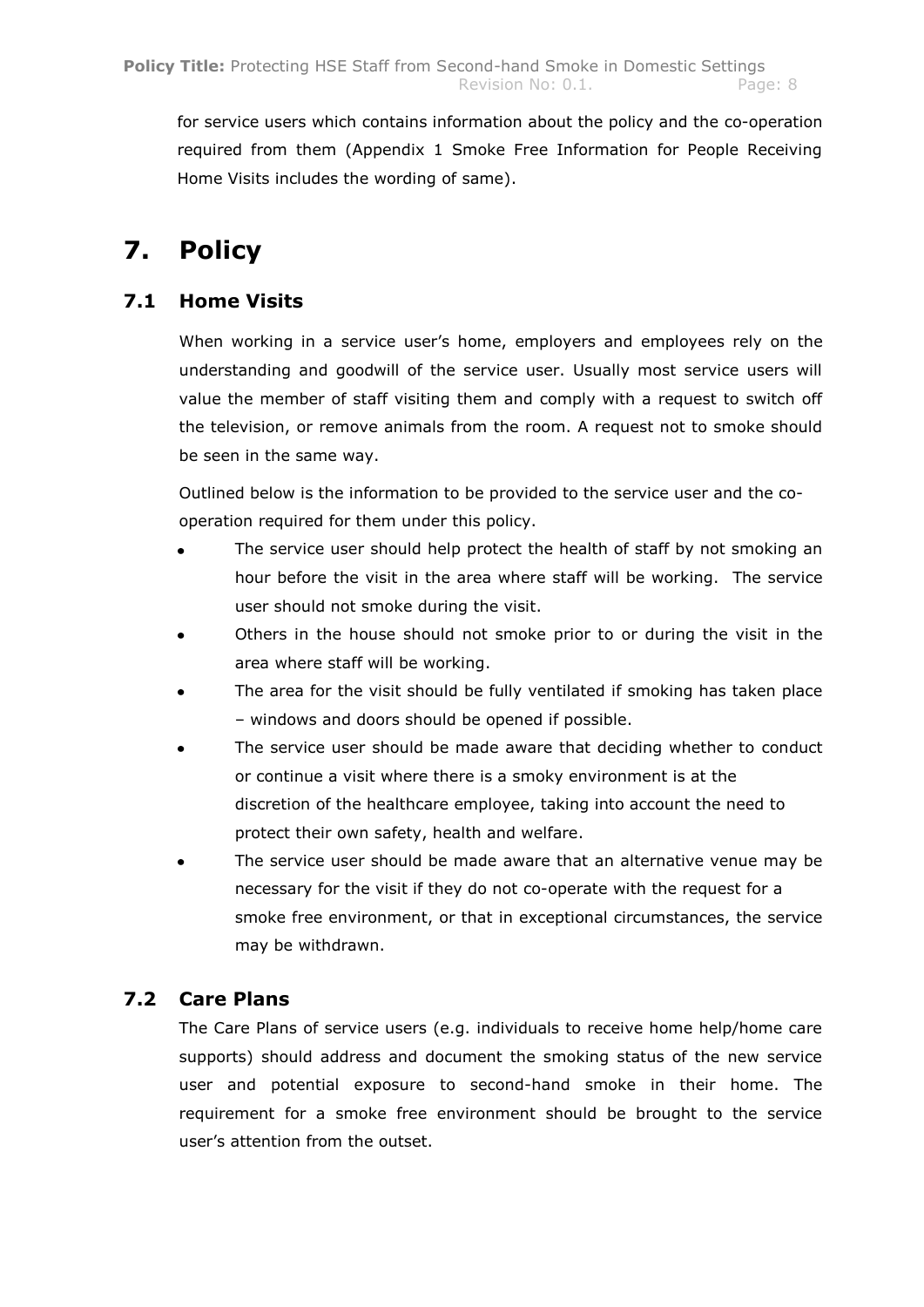### **7.3 Organising Home Visits**

Given the diversity of healthcare services provided by the HSE in domestic settings, there is no standardised protocol which applies when home visits are being organised with service users. Ideally service users should be given advance notice of the HSE"s policy and the request for a smoke free environment but this will not be possible in all cases. Guidance in relation to pre-planned visits and for unforeseen and emergency visits is outlined below.

### **7.3.1 Pre-Planned Visits**

When booking a home visit in person or over the telephone, ask whether anyone in the home smokes. If the answer is no, you will be reassured you are not going to be exposed to risk. If the answer is yes, the healthcare employee should inform the service user of the HSE policy and make a clear verbal request for a smoke free working environment, using the guidance set out above in Section 7.1

If written correspondence about the home visit is sent to the service user, the correspondence should include:

- A reference to this policy and a request for a smoke free working environment.
- The HSE"s information leaflet for service users (Appendix 1 contains wording of same) which summarises the content of the policy and sets out the co-operation required from service users in providing a smoke-free environment, and the consequences of non-cooperation with the policy.
- A leaflet on the dangers of second-hand smoke.

### **7.3.2 Unscheduled Visits**

- On some occasions, an unscheduled or emergency visit will be required for a service user and it is not possible to give advance notice of the HSE"s smoke free policy. In such circumstances, a verbal request should be made for a smoke free room and the service user and other smokers in the home should be asked not to smoke for the duration of the visit.
- The principle to be applied in such circumstances is that of risk assessment i.e. the potential risk of entering premises where someone is known to smoke should be assessed using the same principles used when assessing any risk. If the visit involves a team of healthcare employees then all members of the team should take account of the potential risks of second-hand smoke when making the visit. As with any situation it may only be possible to reduce rather than eliminate the risk and each situation needs to be addressed on a case by case basis. The HSE's risk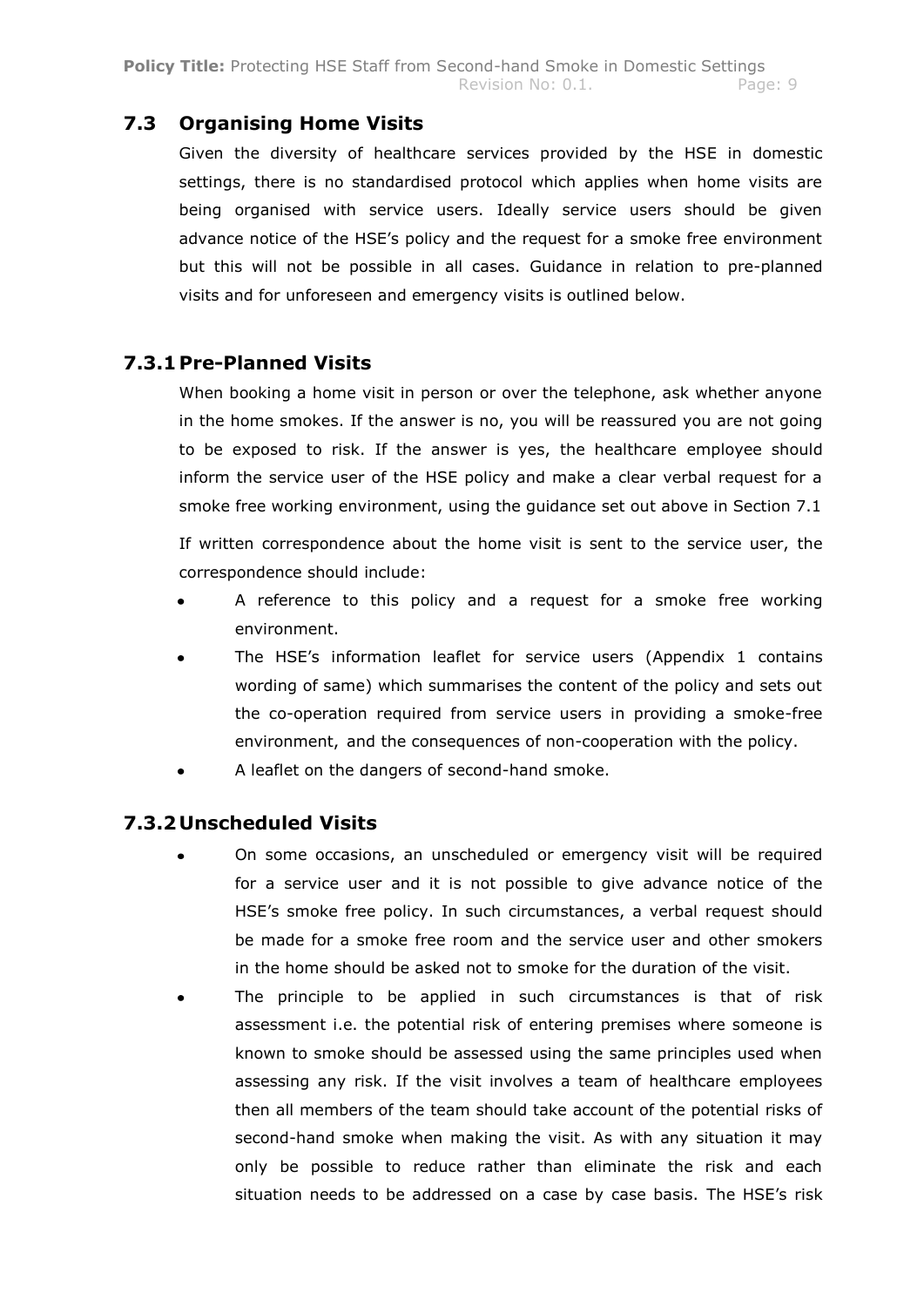assessment tool *Risk Assessment Guidance Tool for Second-hand Smoke (SHS)*  can be used to support this process.

### **7.4 Non-compliance with the Policy**

It is expected that in the majority of cases service users will co-operate with the request for a smoke free environment. All efforts will be made in advance of home visits to secure the service user's agreement to this request.

- In cases where a service user cannot or will not co-operate with the policy, the employee concerned should refer the case to their line manager and seek their support in handling the issue. The line manager may write to the service user about the policy and request their co-operation. A copy of the HSE leaflet for service users should be included as well as a copy of this HSE policy.
- Where a service user continues to ignore the request for a smoke free environment, the healthcare employee and their line manager should consider whether the service can be provided in an alternative smoke free setting e.g. a HSE clinic instead.
- In circumstances where no mutually agreeable solution can be reached, a risk  $\bullet$ assessment should be undertaken with the support of the line manager. The basis of the risk assessment will be to establish the relative risk of continued exposure to second-hand smoke and identify actions and controls to eliminate or minimise this risk. The HSE"s *Risk Assessment Tool and Guidance* (June 2008) and the HSE"s *Risk Assessment Guidance Tool for Second-hand Smoke (SHS) 2009* can be used to support this process. The National HSE Risk Assessment form is attached as Appendix 2.
- As a last resort in rare situations of non-compliance, the HSE service may be withdrawn. This decision would be made on a case by case basis using the results of the Risk Assessment process, and having undertaken a Risk Assessment of the risks to the service user from withdrawing the service. In circumstances where the service will be withdrawn, the employee and/or their line manager will meet with the service user and their family, if necessary, prior to such action being taken. If the service is not being withdrawn, additional controls and actions must be considered to address the risks associated with the exposure to second-hand smoke.
- There may be some complex, crisis or emergency situations where staff entering a domestic setting decides to continue with the home visit although the service user is smoking e.g. an acutely distressed or terminally ill service user. An incident report form should be completed in such circumstances.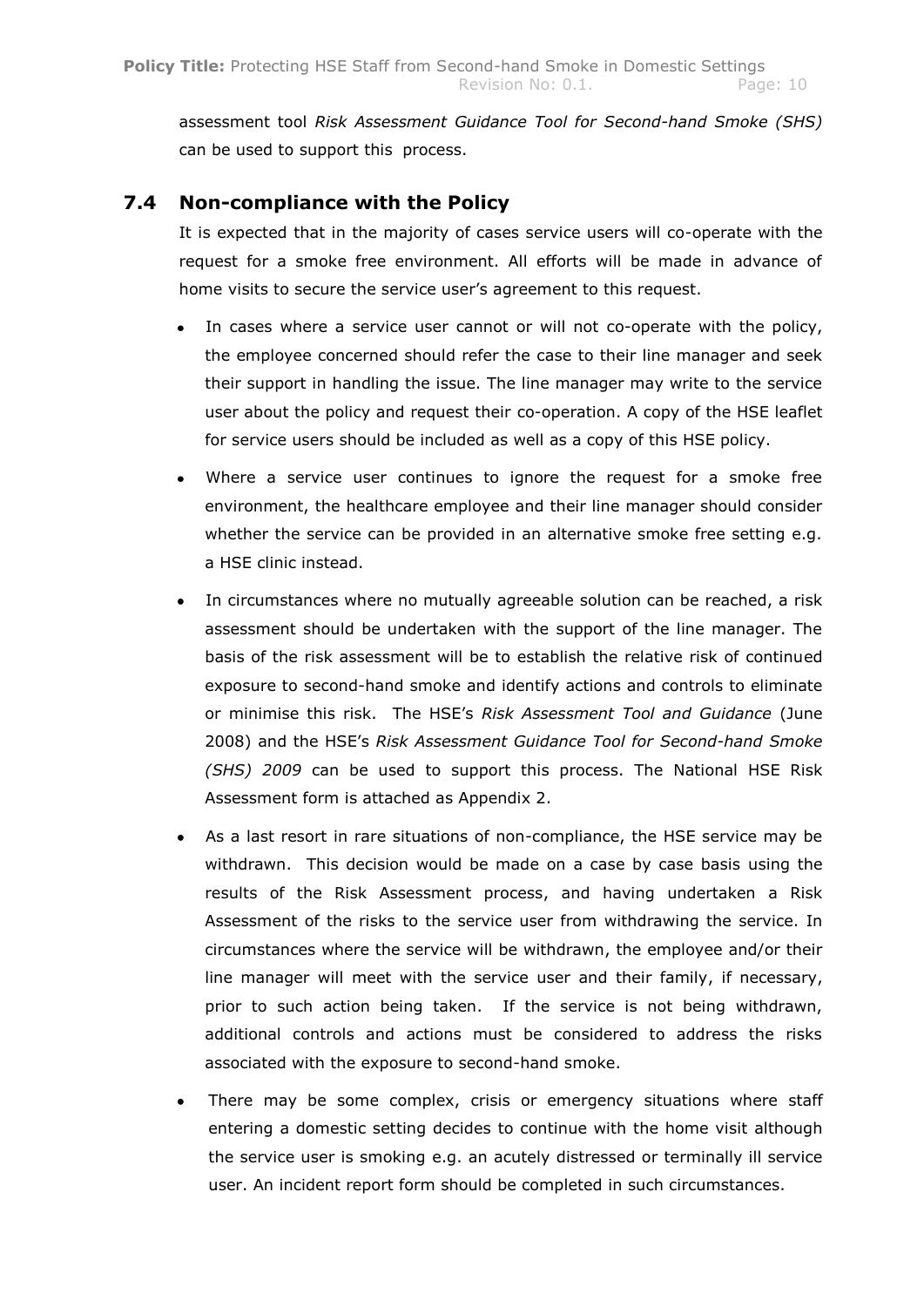- If a service user becomes angry or violent in the course of discussions about the HSE"s smoke free policy, the local protocol for managing aggressive behaviour should be invoked.
- At all times employees need to assess whether an environment is safe to provide a service. Inform your line manager if you have concerns about your exposure to second-hand smoke.
- Any incidents of non-compliance with the policy should be reported using the local protocol for incident reporting.

A Flowchart summarising the procedure set out above is set out in Appendix 3.

### **8.0 Implementation Plan**

- The policy will be communicated to service users through posters and leaflets in primary care/health centres/acute hospitals
- The policy will be communicated to staff via email and broadcast and through the HSE website.
- A toolkit will be available on the HSE website with resources to support the implementation of the policy
- Senior managers will communicate and endorse the policy to their management teams and oversee distribution of the communication resources in the appropriate settings
- Line managers must ensure that all staff are aware of the policy and provide hard copies to staff where needed. Line managers are responsible for overseeing and providing instruction on its implementation. This includes the need to inform service users of the policy, the need for local incident report forms to be completed in any case of non-compliance, and the conduction of risk assessments on exposure to second-hand smoke.
- The policy will be incorporated into induction for new staff if applicable to their work.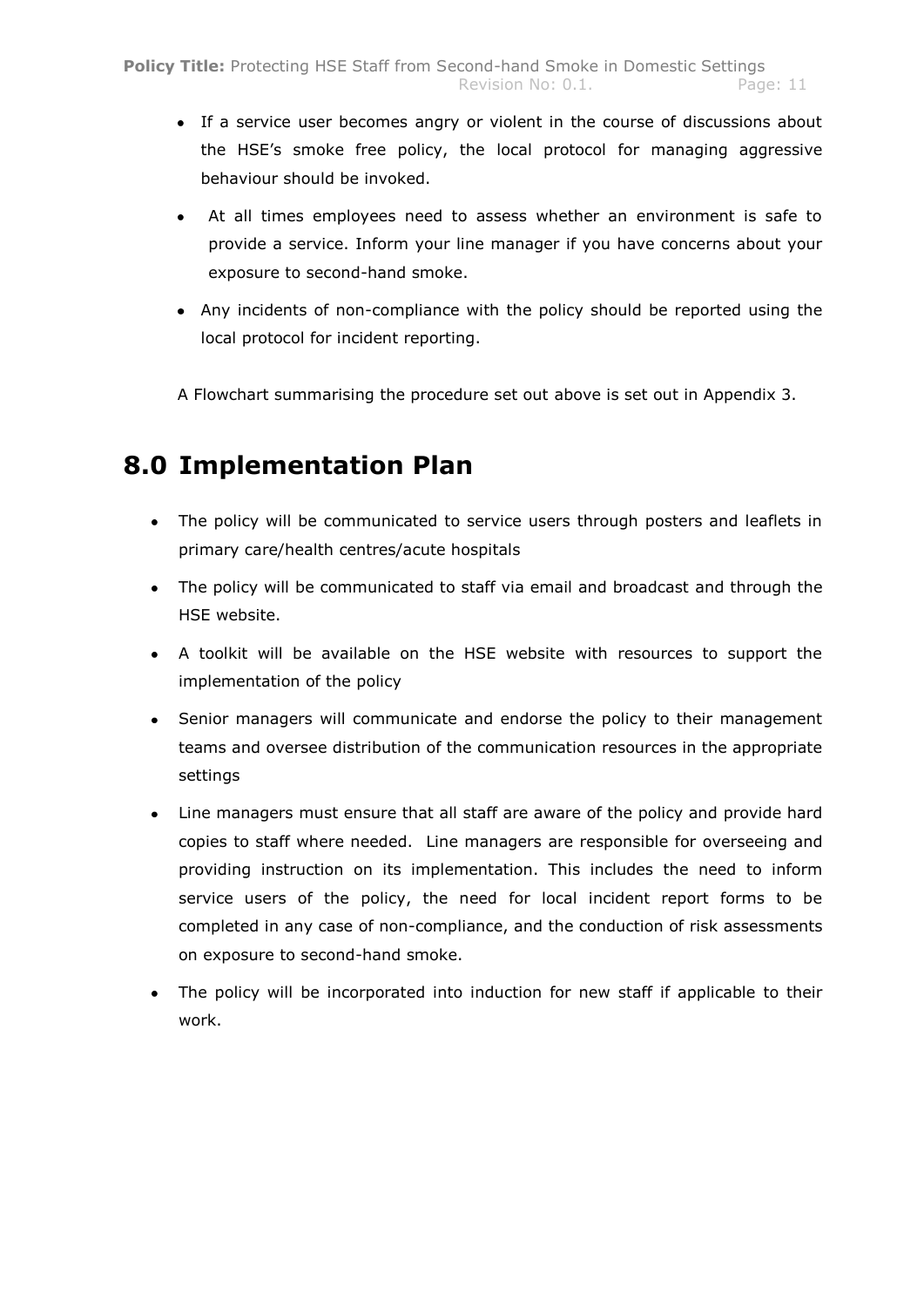### **9.0 Revision and Audit**

- This policy will be reviewed one year after its introduction in the HSE and  $\bullet$ thereafter every three years or more frequently as circumstances or legislation require.
- The review process will incorporate obtaining feedback on local compliance with the policy. The collection of data locally on an ongoing basis will be central to the monitoring and review process. This will require the careful completion and retention of relevant documentation including incident reports of non-compliance, and risk assessments of second-hand smoke. Any complaints or comments from service users and staff in relation to the policy should also be retained. Responsibility for overseeing employee compliance with these local data collection systems rests with Line Managers.
- The policy will be updated and amended as necessary. $\bullet$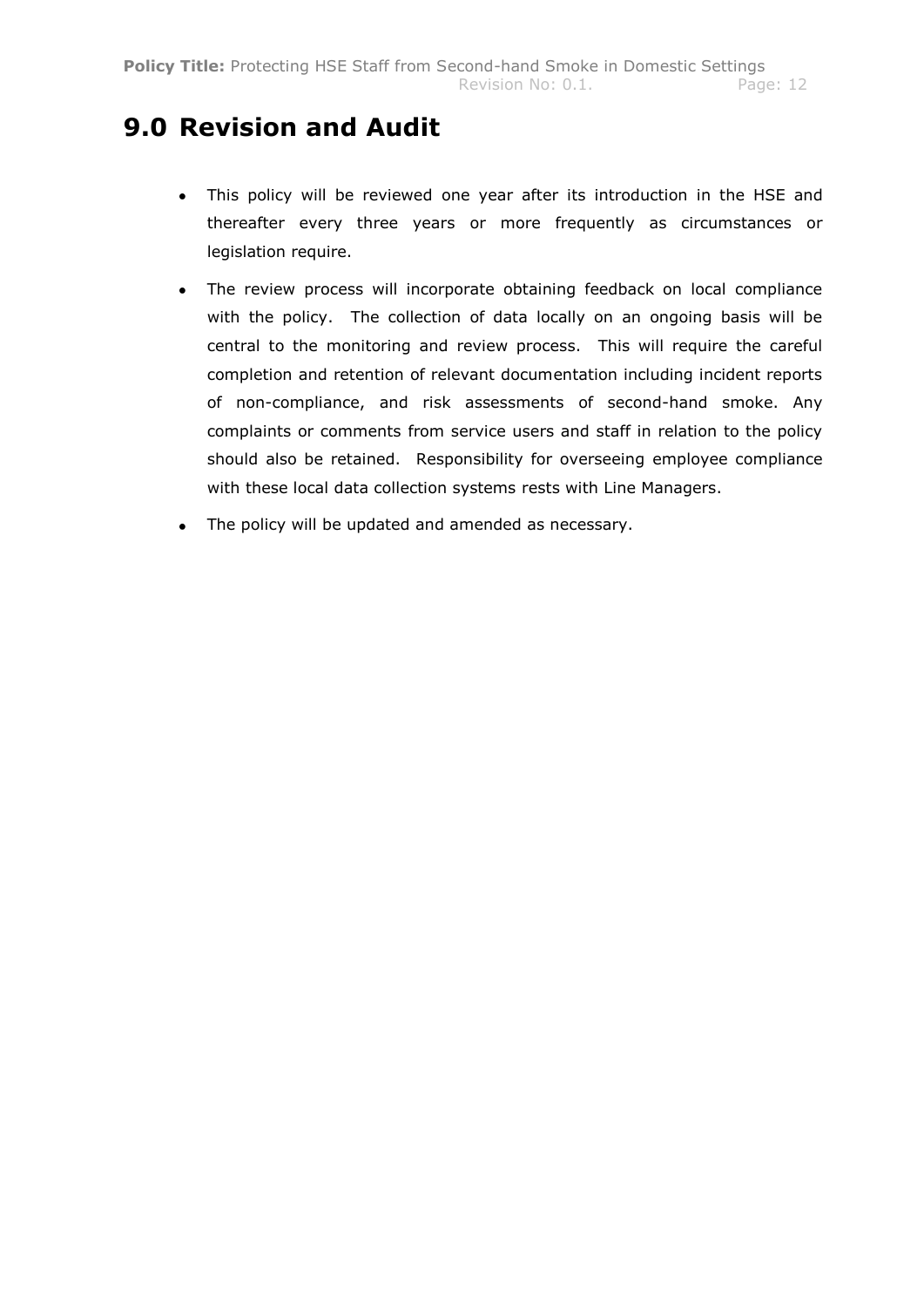### **10.0 Appendices**

### **Appendix 1: Smoke Free Information for People Receiving Home Visits**

### **If you, or anyone else in your household smokes, please read this information**

Second-hand smoke, or passive smoking as it"s sometimes called, has been found to be damaging to people"s health. It can cause heart disease, stroke and lung cancer. Being exposed to second-hand smoke even for a short time can cause eye irritation, headache, cough, sore throat, dizziness and nausea.

The HSE has a duty of care to provide a safe working environment for its staff. During a home visit, this duty of care extends to a service user's home. Please help the HSE to take care of its staff by doing everything possible to provide a smoke free environment when services are delivered in your home.

#### **How to protect staff from exposure to second-hand smoke:**

#### **Before the visit:**

- Do not smoke or allow anyone else to smoke in the area where the visit will take place for at least 1 hour before the visit
- Open windows and doors to fully ventilate the area
- Try to keep one room smoke free at all times

#### **During the visit:**

- Do not smoke or let anyone else in the house smoke in the area
- Wherever possible, when the healthcare employee is in the house, ask other smokers to go outside to smoke if they wish to smoke

#### **Our HSE Policy**

If a healthcare employee enters a smoke-filled room, he/she will decide whether it is a safe environment in which to provide the service. If he/she feels that their health is at risk, he/she may decide to make alternative arrangements for the delivery of the service such as in an alternative venue or at a local clinic.

### **The HSE is committed to protecting its staff from the dangers of second-hand smoke. Please help us to consider the needs of our staff and provide them with a smoke free environment.**

Please note HSE staff who smoke are not permitted to do so while they are on duty.

**If you wish to quit smoking, please ask your healthcare employee who will put you in touch with specialist advice and support.**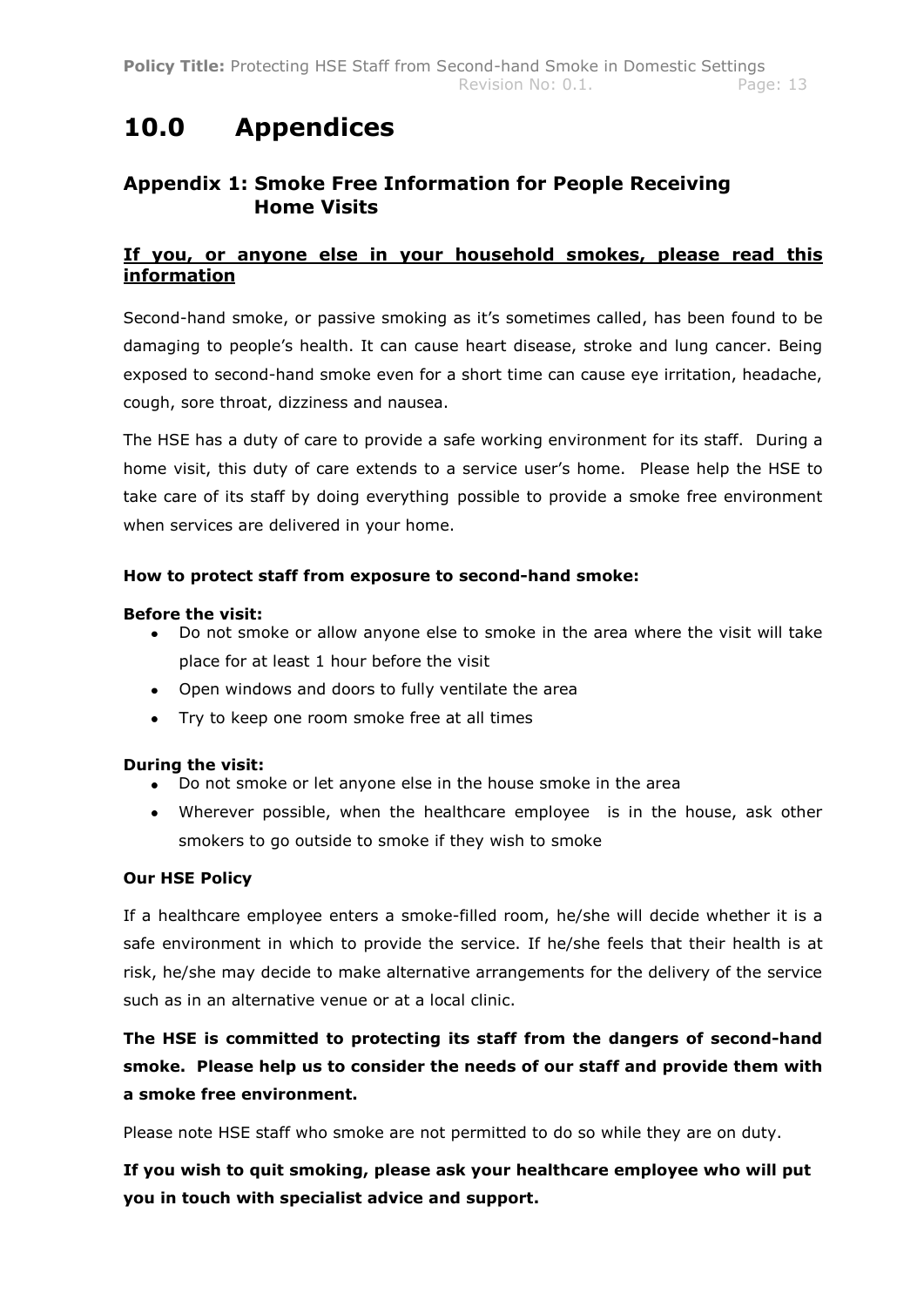### **Appendix 2: National HSE Risk Assessment Form**



# **Risk Assessment Form**

\* One Risk only per form

| Unique ID No:<br><b>DTCV</b> | <b>TMDACTC/VIIMEDADTI TTTEC</b> | <b>EVICTING</b> | <b>ADDITIONAL</b>         | <b>DEDCAN DECDANCTDLE</b> NIE D |  |
|------------------------------|---------------------------------|-----------------|---------------------------|---------------------------------|--|
| Source of Risk               |                                 |                 |                           |                                 |  |
| Date of Assessment:          |                                 |                 | Name Risk Owner; (BLOCKS) |                                 |  |
| Section/Ward/Dept:           |                                 |                 | Tertiary Risk Category:   |                                 |  |
| Location:                    |                                 |                 | Secondary Risk Category:  |                                 |  |
| Administrative Area:         |                                 |                 | Primary Risk Category:    |                                 |  |

| <b>RISK</b><br><b>DESCRIPTION</b><br>(ICC) | <b>IMPACTS/VUNERABILITIES</b> | <b>EXISTING</b><br><b>CONTROL</b><br><b>MEASURES</b> | <b>ADDITIONAL</b><br><b>CONTROLS</b><br><b>REQUIRED</b> | <b>PERSON RESPONSIBLE</b><br><b>FOR ACTIONS</b> | <b>DUE DATE</b> |
|--------------------------------------------|-------------------------------|------------------------------------------------------|---------------------------------------------------------|-------------------------------------------------|-----------------|
|                                            |                               |                                                      |                                                         |                                                 |                 |
|                                            |                               |                                                      |                                                         |                                                 |                 |
|                                            |                               |                                                      |                                                         |                                                 |                 |

### **RISK ANALYSIS**

| <b>INITIAL RISK</b> |               |                        | <b>RESIDUAL RISK</b> |               |                             | <b>STATUS</b> |
|---------------------|---------------|------------------------|----------------------|---------------|-----------------------------|---------------|
| Likelihood          | <b>Impact</b> | Initial Risk<br>Rating | Likelihood           | <b>Impact</b> | <b>Residual Risk Rating</b> |               |
|                     |               |                        |                      |               |                             |               |

**ICC Approach = Impact, Cause (i.e. Hazard) and Context.**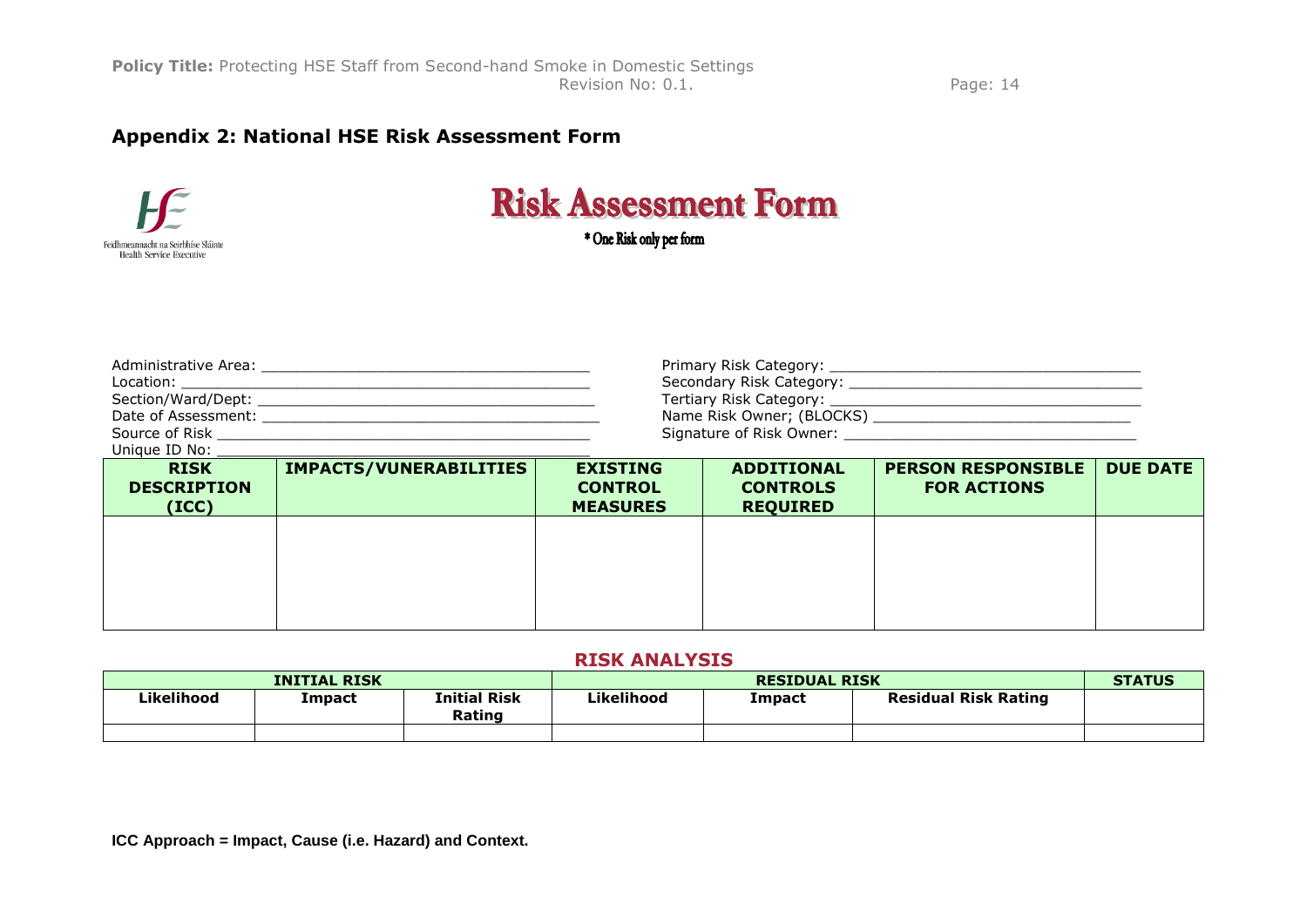### **Appendix 3: Smoke free Environment Flow Chart**

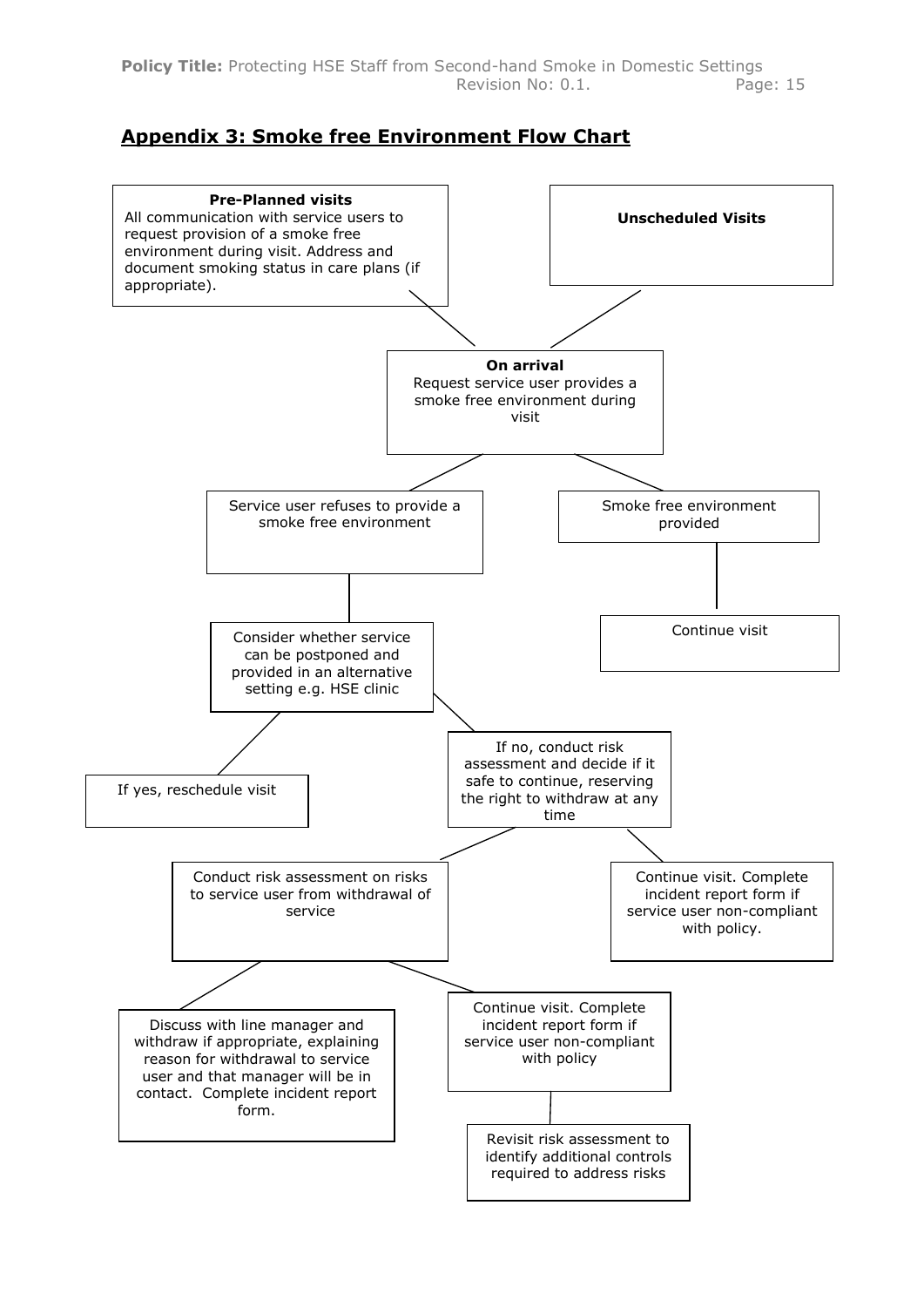### **Appendix 4: Supports for Quitting**

[www.quit.ie](http://www.quit.ie/) is a HSE health education website aimed at encouraging smokers to quit. It has information on the benefits of quitting, useful tips on how to measure levels of addiction and on calculating smoking costs. There is a Quitplan that smokers can sign up to that will support them during the quitting process.

The facebook page "You Can QUIT" [www.facebook.com/HSEquit](http://www.facebook.com/HSEquit) is an online support community which can also support smokers.

The National Smokers" Quitline 1850 201 203 is open 8am-10pm Monday to Saturday and offers a confidential counselling service to anyone seeking support or information about quitting smoking.

The HSE provides a range of free smoking cessation support services, some in community services and some in hospitals. Contact details below:

| <b>HSE Dublin Mid Leinster:</b>                                                                                                                      |                                                                                                                                                         | <b>HSE Dublin North East</b>                                                                              |                                                                                                  |  |
|------------------------------------------------------------------------------------------------------------------------------------------------------|---------------------------------------------------------------------------------------------------------------------------------------------------------|-----------------------------------------------------------------------------------------------------------|--------------------------------------------------------------------------------------------------|--|
| Dublin South Central<br>Dublin West<br>Dublin South west<br>Kildare/West Wicklow<br>Dublin South East/Wicklow<br>Longford<br>Laois<br>Offaly         | 01 463 2800<br>01 463 2800<br>01 463 2800<br>01 463 2800<br>01 274 4297<br>1800 242 505<br>1800 242 505<br>1800 242 505                                 | Cavan<br>Monaghan<br>Louth<br>Meath<br>North Dublin City 01 8823406/7<br>North County Dublin 01 8823406/7 | 041 6850671<br>041 6850671<br>041 6850671<br>041 6850671                                         |  |
| Westmeath                                                                                                                                            | 1800 242 505                                                                                                                                            |                                                                                                           |                                                                                                  |  |
| <b>HSE West</b>                                                                                                                                      |                                                                                                                                                         | <b>HSE South</b>                                                                                          |                                                                                                  |  |
| Donegal<br>Letterkenny General<br>Sligo<br>Sligo General Hospital<br>Leitrim<br>Mayo<br>Roscommon<br>Galway University Hospital<br>Clare<br>Limerick | 1850 200 687<br>074 9123678<br>1850 200 687<br>071 917 4548<br>1850 200 687<br>1850 201 203<br>1850 201 203<br>091 542 103<br>065 6865841<br>061 301111 | Waterford<br>Carlow/Kilkenny<br>South Tipperary<br>Cork City<br>North Cork<br>West Cork<br>Kerry          | 051 846712<br>056 7761400<br>052 6177037<br>021 4921641<br>022 58634<br>028 40418<br>066 7195617 |  |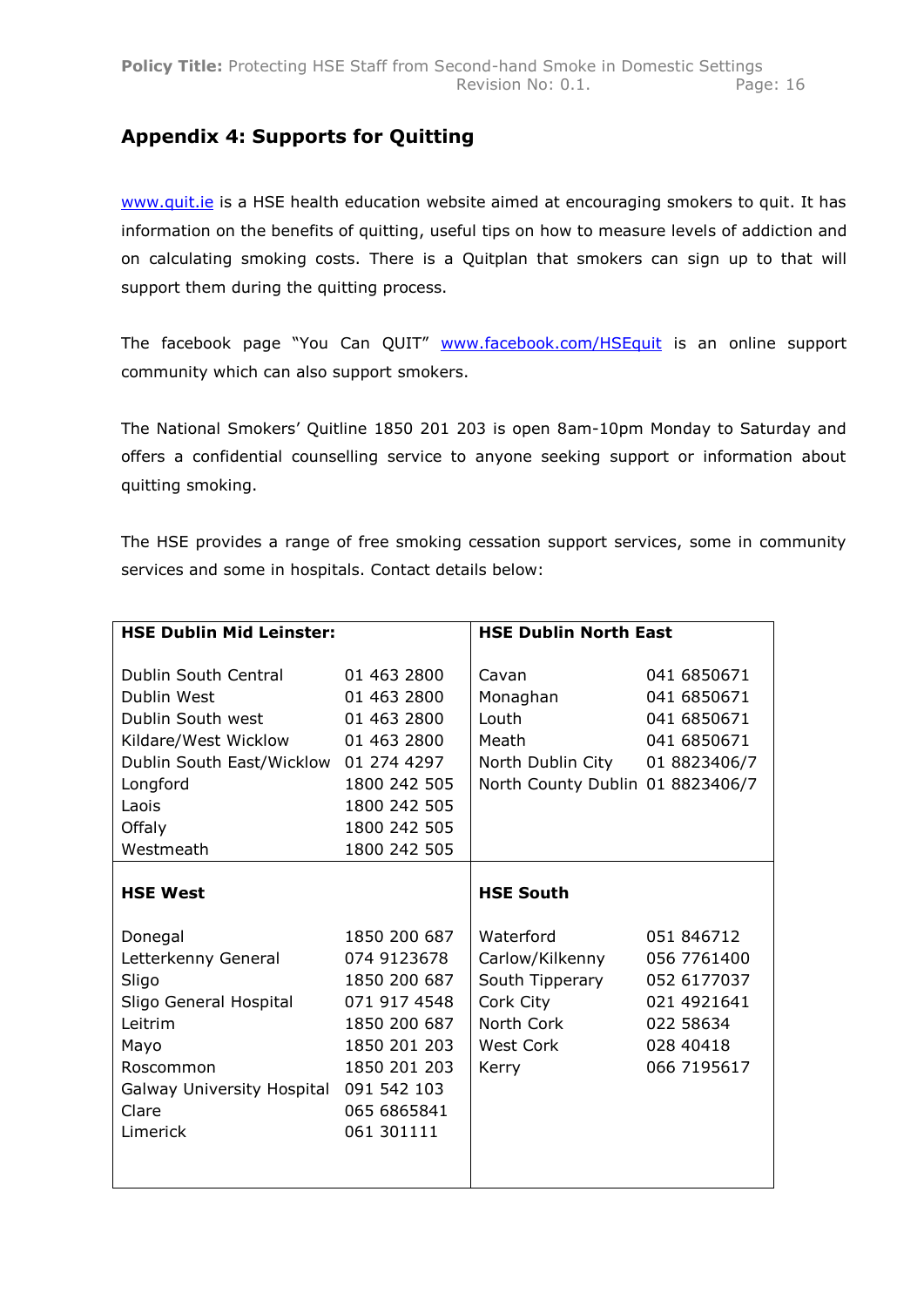### **Appendix 5: Policy Development Group Membership**

Emma Benton, Therapy Professions Advisor

Violet Hayes, Director of Public Health Nursing

Des Pearson, Health and Safety Manager

Shirley Keane Business Planning & Development Manager, National Primary Care Services

Marie J McCarthy Services Manager, CUH Group – RDO rep

Dr Fenton Howell Director of Public Health, National Lead - Prevention of Chronic Disease Programme

Miriam Gunning Senior Health Promotion Officer, DNE & HPHS Network Co-ordinator

Marie Killeen Director, National Tobacco Control Office

**Chairperson**: Mary Ruane Employee Relations Advisory and Assurance Services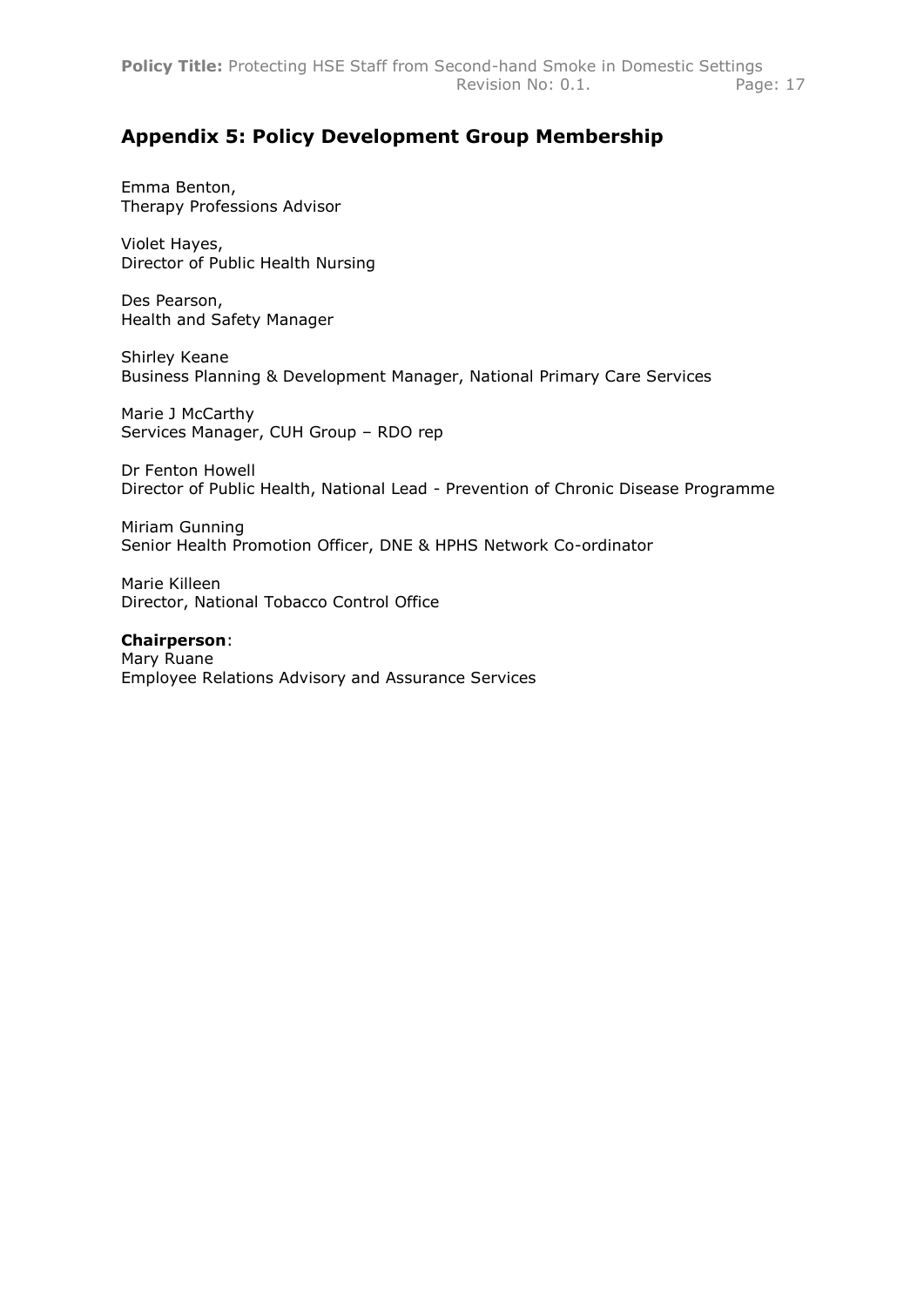### **Appendix 6: Peer Review of Policy**

**Reviewer:** The purpose of this statement is to ensure that a Policy, Procedure, Protocol or Guideline (PPPG) proposed for implementation is circulated to a peer review (internal or external). You are asked to sign this form to confirm to the committee developing this Policy that you have reviewed and agree the content and approve the following Policy for use within the organisation:

### **Policy: Protecting HSE Staff from Second-hand Smoke in Domestic Settings**

I acknowledge the following:

- I have been provided with a copy of the Policy described above.
- I have read the Policy and agree the content.
- I approve the Policy for implementation.

#### **Signature:**

### **Dr Stephanie O'Keeffe National Director of Health & Wellbeing**

Date: 10 March 2014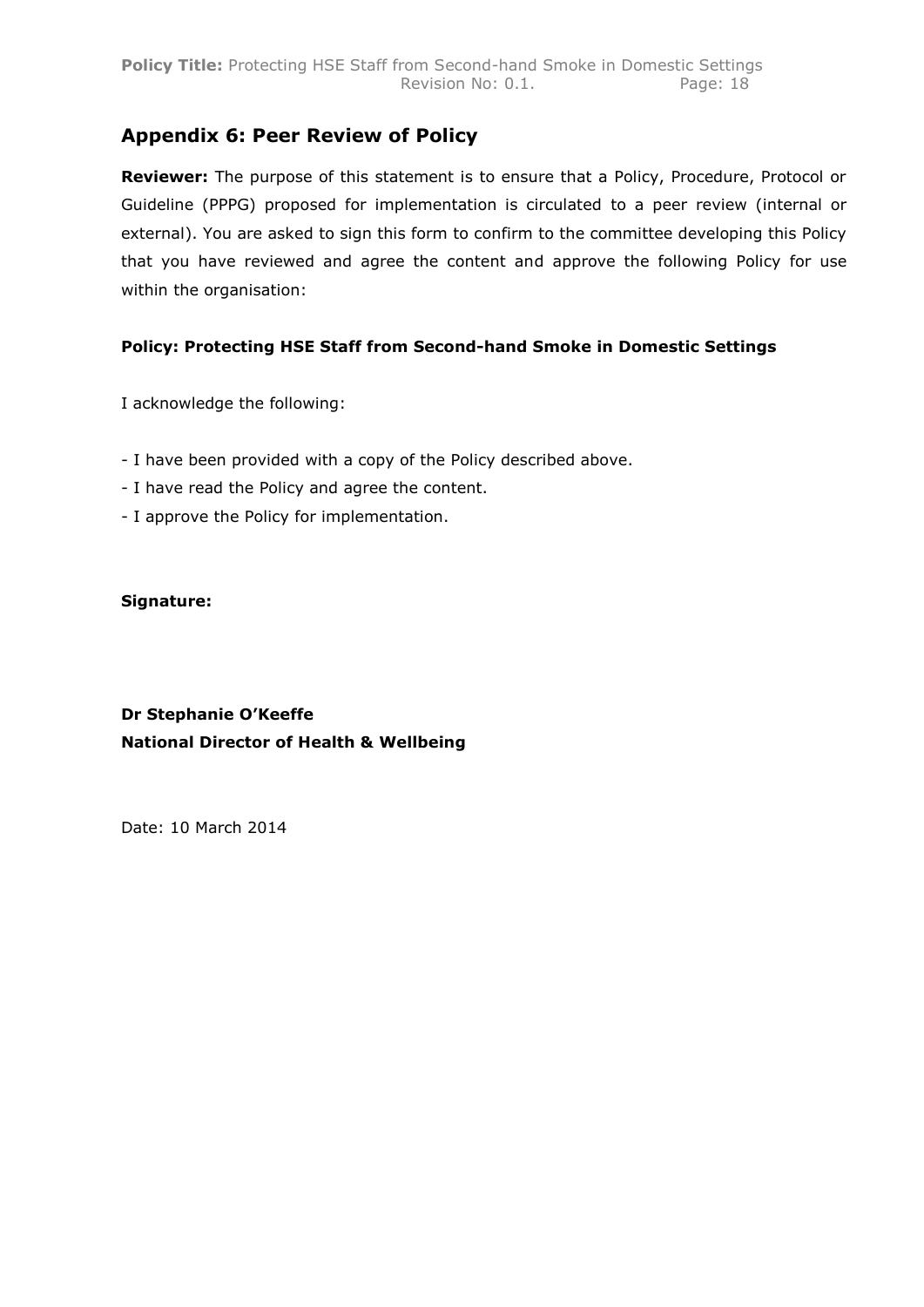### **Appendix 7: Key Stakeholders Review of Policy**

An internal consultation process was undertaken through National Directors and Heads of Care Groups from October 2012 – Jan 2013.

Consultation with the health service trade unions was completed in February 2014.